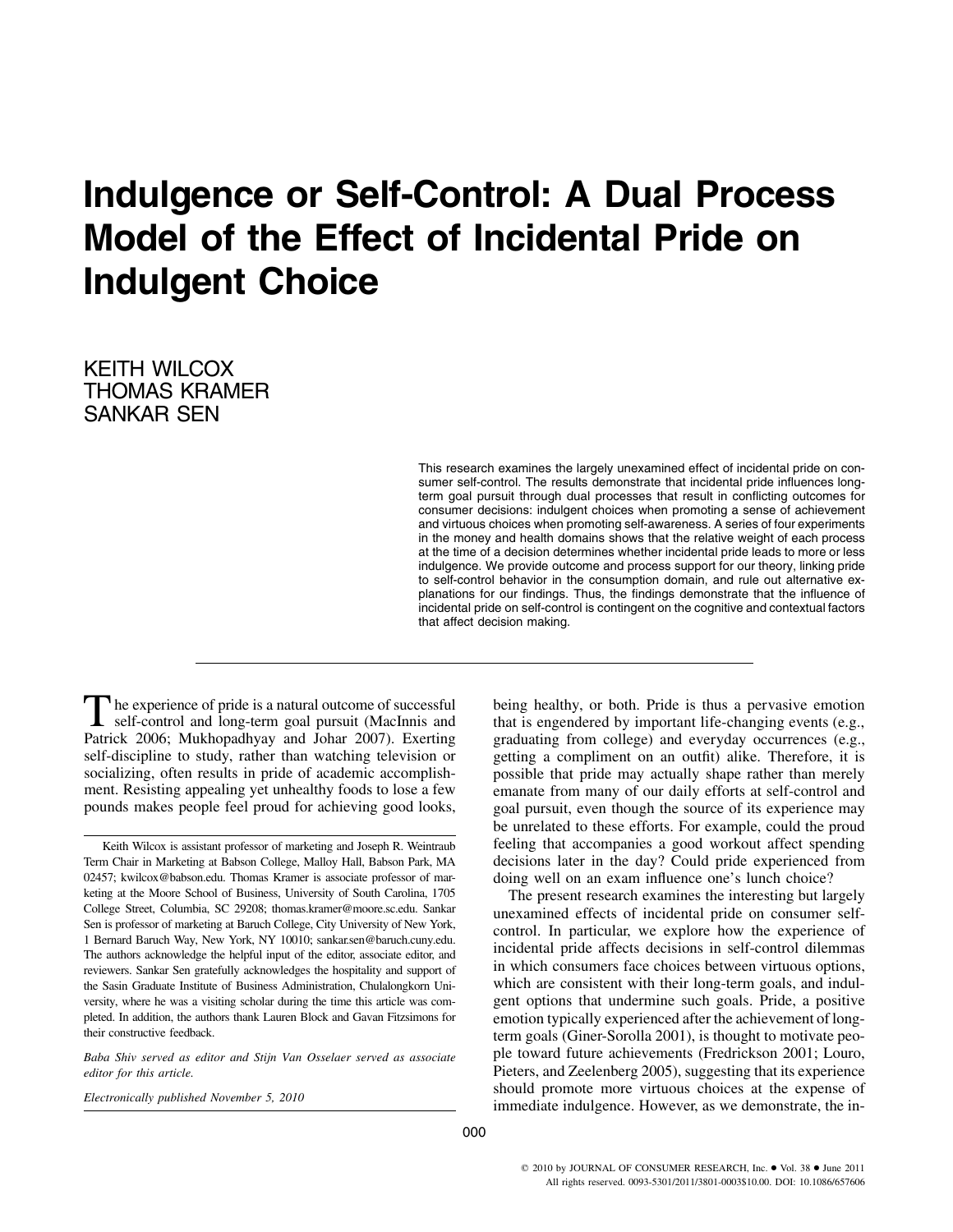fluence of pride on consumer choice is contingent on the cognitive and contextual factors that affect decision making.

We demonstrate that incidental pride is associated with two distinct processes, the promotion of a sense of achievement and the promotion of self-awareness, which produce opposing effects on consumers' preference for indulgence. Specifically, while the sense of achievement reduces the pursuit of long-term goals and leads to more indulgence, self-awareness motivates consumers to act consistently with their long-term objectives, leading to less indulgence. In four studies, across two important domains (health and money), we show that the relative weight of each process at the time of a decision determines whether incidental pride leads to more or less indulgence. In addition, we demonstrate that the effects are unique to pride; the incidental experience of another positive emotion (e.g., happiness) does not have a similar effect on decision making.

This research makes three contributions. First, it is the only research, to the best of our knowledge, to examine how the experience of incidental pride affects consumer decision making. In doing so, we identify the process through which this ubiquitous, but largely unexplored, emotion (Tracy and Robins 2007) influences goal pursuit. Second, the findings advance our understanding of the motivational properties of discrete emotions, which has been primarily limited to negative emotions thus far (Raghunathan and Pham 1999; Raghunathan, Pham, and Corfman 2006), by demonstrating that distinct positive emotions (pride vs. happiness) can have unique effects on consumer choice. Third, while previous research suggests that task-induced pride enhances goal pursuit (Williams and Desteno 2008), we demonstrate that its incidental experience can increase or decrease consumers' motivation to pursue long-term goals. Finally, because a number of key societal issues, such as the credit and obesity crises, have been attributed to poor self-control in money and health decisions (Elfhag and Morey 2008; Thaler and Sunstein 2008), this research has important implications for improving consumer welfare.

## **PRIDE**

Emotions are often classified into two general classes: selfconscious emotions and basic emotions (Beer and Keltner 2004). Self-conscious emotions (e.g., guilt, shame, embarrassment, and pride) represent a special class of emotions because they are cognition dependent and require self-evaluative processes (Tracy and Robins 2004). Much of the research on self-conscious emotions has focused on the impact of negative self-conscious emotions on behavior, including indulgent consumption. For example, it is well established that consumers need to justify indulgent choices in order to reduce the guilt associated with such behavior (Okada 2005). Less is known about how positive self-conscious emotions, such as pride, influence behavior (Tracy and Robins 2007).

Pride performs a number of important psychological functions. For example, feelings of pride promote prosocial behaviors such as altruism (Hart and Matsuba 2007), while the loss of pride is thought to provoke aggression and antisocial behaviors in response to ego threats (Bushman and Baumeister 1998). It is important to note that pride is a unique positive emotion in two important ways relevant to self-control. First, pride is elicited as a result of a cognitively complex appraisal process whereby the self is attributed as having achieved or made progress toward an important objective (Tracy and Robins 2004). Pride thus is often viewed as a more cognitively complex emotion compared to other positive emotions. Second, pride involves increased selfawareness, whereas other emotions can be experienced without focusing on the self (Tracy and Robins 2004). As we explain next, these two processes (promoting a sense of achievement or self-awareness) make conflicting predictions regarding the effect of incidental pride on consumer preference for indulgence or virtue.

# **PRIDE AND INDULGENCE**

# Pride Promotes a Sense of Achievement

When faced with temptation, consumers often focus on competing long-term goals as a means of self-regulation (Fishbach, Friedman, and Kruglanski 2003). For instance, deciding whether to make an unnecessary purchase can remind consumers of their goal to save money, and selecting a dessert might bring to mind their desire to cut calories. Given repeated attempts at self-control over the course of their lives, people develop links between the cognitive representations of indulgences and the goals with which they conflict. As a result, these links are overlearned to the extent that simply exposing people to indulgences spontaneously activates competing long-term goals designed to resist temptation (Fishbach et al. 2003; Wilcox et al. 2009).

Once a particular goal is activated, however, consumers may disengage from its pursuit if they feel that it has been satisfied (Fishbach and Zhang 2008). That is, when individuals believe that they have made satisfactory progress toward a focal goal, they are likely to temporarily disengage from its pursuit and focus on tempting alternatives (Fishbach and Dhar 2005; Fishbach and Zhang 2008). The most common way individuals perceive goal progress is by actively pursuing the goal. For example, someone who has just finished working out may feel that he has successfully achieved, or made sufficient progress toward, his goal to be healthy, thus choosing to indulge during his next meal. However, recent research suggests that simply intending to pursue the goal (Fishbach and Dhar 2005) or merely considering goalconsistent options (Wilcox et al. 2009) can also satisfy the goal. In other words, individuals may disengage from a salient long-term goal when they sense it has been accomplished, even when no actual goal progress has been made.

It is important to note that experiencing pride may suggest goal progress and hence promote a sense of achievement, leading to goal disengagement. Specifically, consumers often rely on their affect for information during decision making (Raghunathan and Pham 1999; Schwarz and Clore 1983), even when the source of the emotion is unrelated or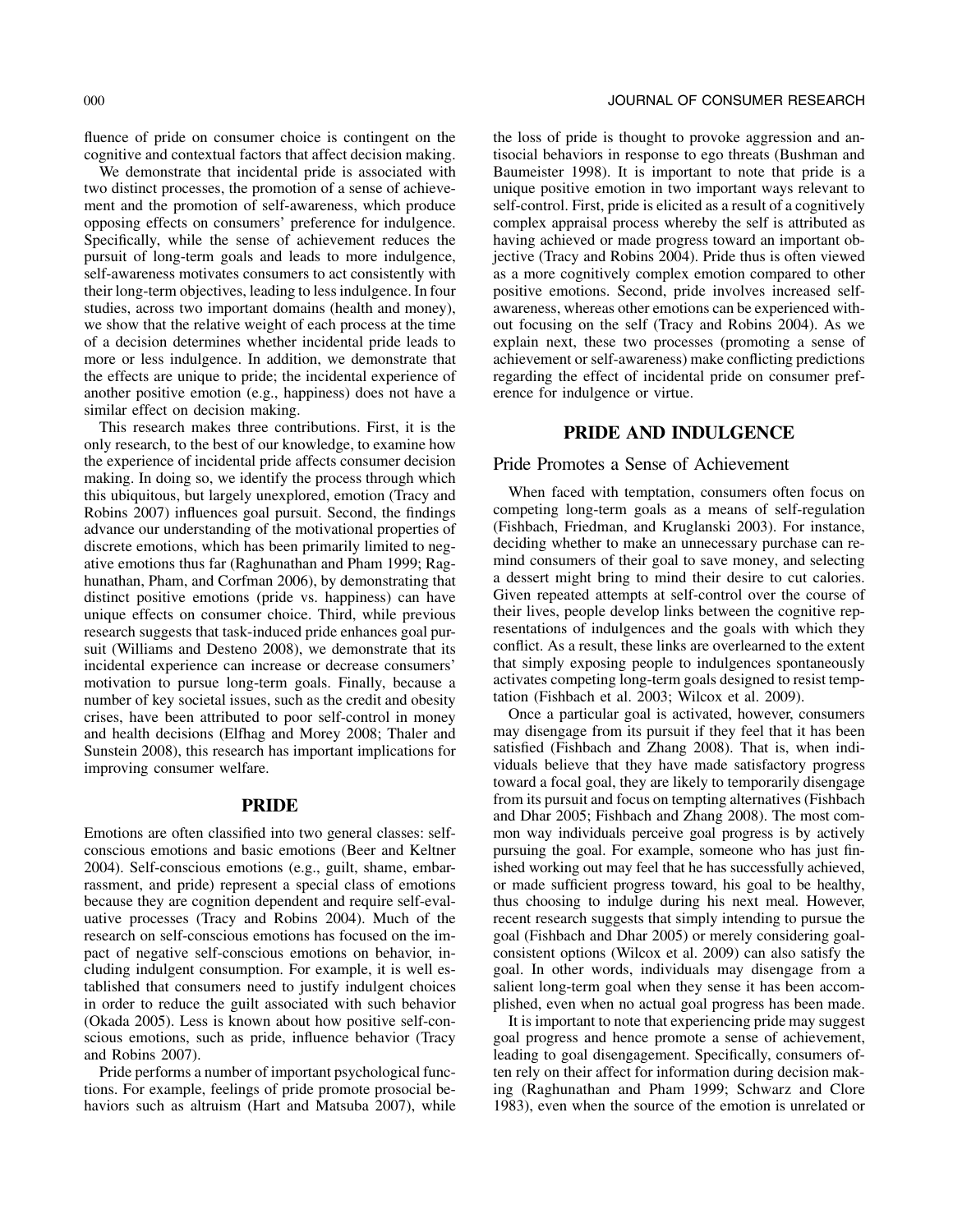## INCIDENTAL PRIDE AND INDULGENCE 000

incidental to the choice at hand. The information conveyed by an emotion tends to be determined by its appraisal-generated meaning, which is often based on its typical experience (Raghunathan and Pham 1999). For example, sadness is experienced when people lose something of value, so incidental sadness is interpreted as the loss of something rewarding, which increases preference for high-risk/highreward options in subsequent decisions (Raghunathan and Pham 1999). Because pride generally is experienced when individuals have achieved or made good progress toward a long-term goal (Giner-Sorolla 2001; MacInnis and Patrick 2006), people should interpret feelings of incidental pride as a "sense of accomplishment" toward a long-term goal. However, since the experience of pride is not linked to a specific source, individuals might misattribute the sense of achievement to salient long-term goals, even if such goals are unrelated to its actual source.

Overall, this suggests that when consumers face an indulgent choice and a competing long-term goal becomes salient, they may misattribute the experience of incidental pride as having achieved the goal, leading them to disengage from its pursuit. Thus, by signaling goal achievement, incidental pride may increase consumers' preference for indulgent options even though its source is unrelated to the decision. However, promoting a sense of achievement that leads to more indulgence is only one process through which incidental pride affects decision making. As we discuss next, pride can also promote self-awareness and lead to less indulgence.

## Pride Promotes Self-Awareness

According to the theory of objective self-awareness (Duval and Wicklund 1972) and the literature on self-regulation (Carver and Scheier 1981), attention can be focused on the environment or the self, but not both. Although people are typically externally focused, there are certain situations, such as giving a speech in front of an audience or looking in a mirror, that increase attention to the self, resulting in a state of objective self-awareness (Goukens, Dewitte, and Warlop 2009). Higher levels of self-awareness increase the degree to which the self is compared to personal standards, which motivates people to avoid situations that might lead to incongruities between the self and their personal goals (Duval, Duval, and Mulilis 1992). As a result, high selfawareness has been linked to effective self-regulation and the inhibition of behaviors that conflict with personal standards. For example, self-focusing cues substantially reduce the likelihood of cheating on exams and instances of stealing (Beaman et al. 1979; Diener and Wallbom 1976). Similarly, seeing oneself in a mirror can reduce the consumption of unhealthy foods (Patrick, Chun, and MacInnis 2009). Thus, increased self-awareness tends to increase consumers' motivation to act consistently with their long-term goals.

Because pride is experienced when attention is focused on the self, the experience of pride is associated with heightened levels of self-awareness (Tracy and Robins 2004). As a result, when consumers face a choice between indulgence and virtue, incidental pride may decrease their preference for indulgence by promoting self-awareness. It is important to note that self-awareness results from the spontaneous activation of knowledge about the self, which does not require conscious awareness to influence behavior (Hull et al. 2002). Thus, self-awareness may act as the default process through which incidental pride influences self-control; however, this process can be overridden by the more cognitively complex sense of achievement.

In sum, we propose that incidental pride is associated with two opposing forces; it promotes a sense of achievement, which is a cognitively complex process, and promotes self-awareness, which does not require conscious awareness. While previous research has shown that the experience of pride facilitates goal pursuit (Williams and Desteno 2008), we argue that its incidental experience can enhance or reduce the pursuit of long-term goals, depending on the relative weight of each process at the time of a decision. Specifically, we suggest that under conditions where the sense of achievement factors more heavily in a decision, incidental pride will reduce the pursuit of long-term goals and lead to greater indulgence. In contrast, when self-awareness plays a stronger role, incidental pride will motivate people to act consistently with their long-term goals and lead to less indulgence.

To tease apart the two processes through which incidental pride is expected to affect indulgent choice, we test our model in four studies, using manipulations that distinctly affect the relative weight of only one of the two processes. In each study, participants make choices between two options, where one is consistent with a long-term goal and the other is an indulgent alternative that conflicts with the goal. Specifically, we manipulate the relative weight accorded to the sense of achievement through a cognitive load task in study 1, and we show that incidental pride leads to more (less) indulgence when cognitive resources are high (low). In study 2, we manipulate the relative weight given to the sense of achievement through a misattribution task and find that when the source of pride is (not) made salient, incidental pride decreases (increases) indulgence. In study 3, we provide process evidence that incidental pride increases indulgence through a sense of achievement. This was accomplished by manipulating the extent to which participants attributed the experience of pride to a salient long-term goal related to the decision. We demonstrate that pride reduces effort toward the salient long-term goal, which, in turn, increases preference for indulgent options in subsequent choices that are related to the goal. Our final study, which manipulates the relative weight of self-awareness, finds that higher levels of self-awareness due to incidental pride decrease indulgent behavior.

# **STUDY 1: PRIDE, HAPPINESS, AND COGNITIVE RESOURCES**

The primary purpose of study 1 was to manipulate the relative weight of respondents' sense of achievement due to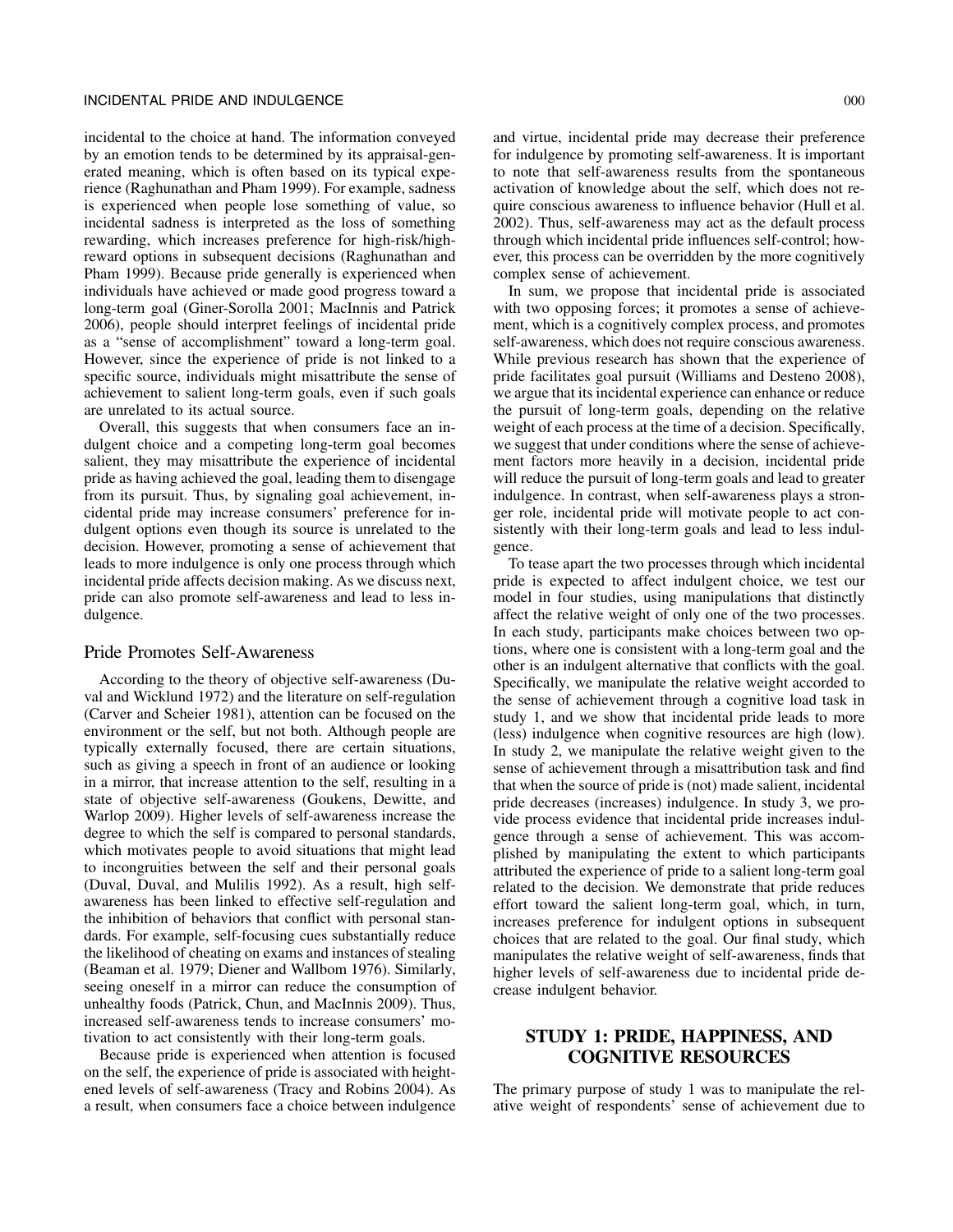incidental pride through the availability of cognitive resources. If promoting a sense of achievement is a cognitive complex process, then its influence should be reduced or eliminated when cognitive resources are constrained (Shiv and Fedorikhin 1999). We expected incidental pride to increase preference for indulgence when cognitive resources are high and reduce preference for indulgence when cognitive resources are low. Thus, while previous research finds that cognitive constraints often make consumers more likely to indulge (see Shiv and Fedorikhin [1999] for a review), we expected the opposite pattern to emerge for those primed to experience pride. In addition, we wanted to demonstrate that the expected effects were unique to the experience of pride and that another positive emotion (i.e., happiness) would not produce the same pattern of results.

## Method

*Participants and Design.* One hundred and ninety-five undergraduates (53% female) at Baruch College participated as part of a course requirement. The experiment had a 3 (emotion: pride vs. happiness vs. control)  $\times$  2 (cognitive resources: high vs. low) between-subjects design.

*Procedure.* The study was separated into two parts that were disguised as separate studies. The first part was an emotion manipulation task that was adapted from Bosmans and Baumgartner (2005), who demonstrated that writing about an achievement-related emotion can intensify its experience. Approximately one-third of the participants were told that the researchers were developing a questionnaire that would allow them to understand which life events make people proud and to write about an accomplishment that they were very proud of (pride condition). Of the remaining participants, approximately half were instructed to write about their typical day (control condition) or an experience that made them very happy (happiness condition). All participants were told to write for 5 minutes and then were given measures of involvement in the task to test for its potential confounding influence.

In the second part, participants were instructed that they would be making a number of decisions that corresponded to frequent consumer choices. Prior to making the decisions, participants indicated their feelings on measures of priderelated and happiness-related words, which served as manipulation checks for the emotion manipulations. After this, approximately half of the participants received a cognitive load manipulation (adapted from Drolet and Luce 2004) that required them to spend 2 minutes memorizing a list of 20 words (low cognitive resources). The remaining subjects were not given a cognitive load task (high cognitive resources). All participants then made a choice between two \$25 gift certificates: one that could be used for entertainment products and one that could be used for school supplies. We selected these items based on research, which suggests that hedonic products (e.g., an entertainment gift certificate) often are considered frivolous expenses and would undermine a money-saving goal, while utilitarian products (e.g., a school supplies gift certificate) are more consistent with a money-saving goal (Okada 2005). After making this initial decision, participants completed an unrelated filler task and were then given a number of different personal goals and asked to indicate whether or not they were currently trying to achieve these goals. The goal of saving money was included in the list. Finally, participants were asked to guess the true objectives of the study before being debriefed and dismissed.

*Measures.* Choice of the entertainment gift certificate was recorded as a measure of indulgent choice. Involvement in the writing task was measured on a 3-item scale  $(1 =$ not involved at all,  $7 = \text{very involved}; 1 = \text{not interested}$ at all,  $7$  = very interested; 1 = not engaged at all,  $7$  = very engaged;  $\alpha = .90$ ). The extent to which participants experienced pride was measured on a 3-item scale  $(1 = not$ at all, 7 = very much;  $\alpha$  = .87) consisting of pride-related words (proud, self-respect, and self-worth; Eyal and Fishbach 2009). The extent to which participants experienced happiness was measured on a 3-item scale  $(1 = \text{not at all},$ 7 = very much;  $\alpha$  = .90) consisting of happiness-related words (happy, joy, and pleasure; Eyal and Fishbach 2009). Finally, participants indicated how cognitively demanding the study had been on a 3-item scale  $(1 = not a lot of$ thought,  $7 = a$  lot of thought; 1 = not a lot of focus, 7 = a lot of focus;  $1 = \text{not a}$  lot of concentration,  $7 = \text{a}$  lot of concentration;  $\alpha = .93$ ).

# Results

*Manipulation Checks and Additional Measures.* There was no significant difference in writing task involvement between the pride, happiness, and control conditions  $(M_{\text{pride}} = 4.91; M_{\text{happy}} = 4.76; M_{\text{control}} = 4.75; F(2, 192)$ .24; NS), which suggests that all three groups were similarly engaged in the task. As expected, participants in the pride condition experienced more pride than those in the happiness condition and control group ( $M_{\text{pride}} = 5.09$ ;  $M_{\text{happy}} = 4.74$ ;  $M_{\text{control}} = 4.54$ ;  $F(1, 192) = 3.11$ ;  $p < .05$ ), confirming the validity of the pride manipulation. Similarly, participants in the happiness condition experienced more happiness than those in the pride condition and control group ( $M_{\text{pride}}$  = 4.15;  $M_{\text{happy}} = 4.60$ ;  $M_{\text{control}} = 4.16$ ;  $F(1, 192) = 3.10$ ; *p* ! .05). The cognitive resources manipulation was validated through an ANOVA with cognitive resources and emotion as the factors. As expected, the main effect for cognitive resources was significant ( $M_{\text{high}} = 2.99; M_{\text{low}} = 5.00; F(1,$  $189$  = 96.02;  $p < .001$ ) such that those in the low resources conditions found the study more cognitively demanding. Neither the main effect of emotion nor the cognitive resources by emotion interaction was significant. Finally, 95% of participants indicated that they had the goal of saving money, and none of the participants guessed that there was a relationship between the two parts of the study. In all of the studies in this article, eliminating the participants that did not have the long-term goal did not change the significance of the effects that are reported.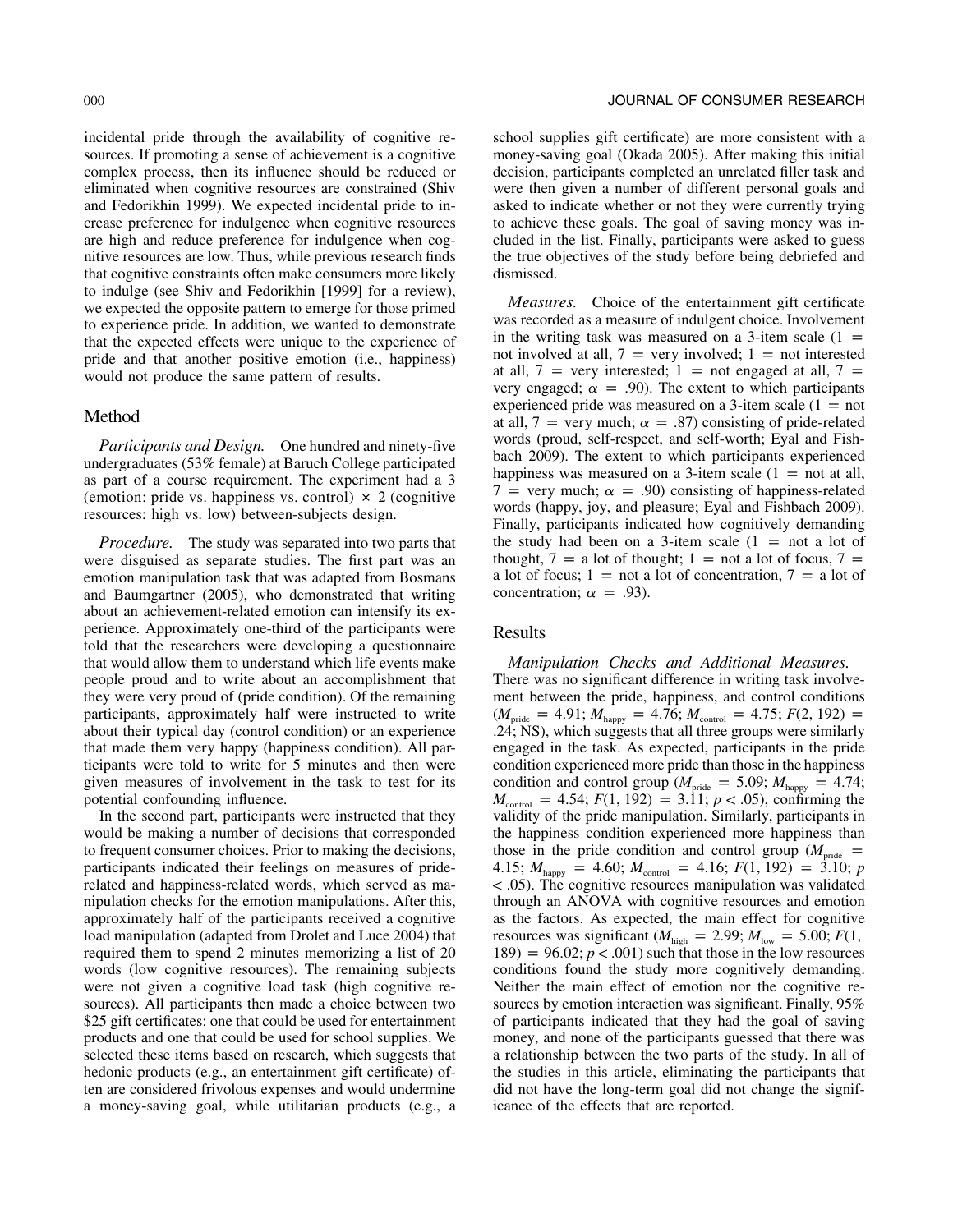# INCIDENTAL PRIDE AND INDULGENCE 000

*Indulgent Choice.* Logistic regression was used to test the prediction. The key dependent variable was indulgent choice, coded as 1 if participants selected the entertainment gift certificate and 0 if they selected the school supplies gift certificate, which was regressed on emotion, cognitive resources, and their interaction. There was a significant emotion  $\times$  cognitive resources interactive effect on indulgent choice (Wald's  $\chi^2 = 11.47$ ;  $p < .01$ ; see fig. 1). As expected, when cognitive resources were available, participants were more likely to make an indulgent choice when they were primed with pride (76%) compared to the control group (41%; Wald's  $\chi^2 = 6.83$ ;  $p < .01$ ). Moreover, there was no significant difference in indulgent choice between the happiness (44%) and control conditions (41%; Wald's  $\chi^2$  = .08; NS). However, when cognitive resources were low, participants were less likely to make an indulgent choice when they were primed with pride (36%) compared to the control group (67%; Wald's  $\chi^2 = 6.34$ ;  $p < .05$ ) and, again, there was no significant difference in indulgent choice between the happiness (68%) and control conditions (67%; Wald's  $\chi^2$  = .01; NS). Finally, participants that were primed with pride were more likely to make an indulgent choice in the high cognitive resources condition (76%) compared to the low cognitive resources condition (36%; Wald's  $\chi^2 = 8.55$ ;  $p < .01$ ), while the reverse pattern was obtained in the control condition (41% vs. 67%; Wald's  $\chi^2 = 4.73$ ;  $p < .05$ ), consistent with Shiv and Fedorikhin (1999).

# Discussion

The results of this study provide initial support for our model. When cognitive resources were available to study participants, and the cognitively complex sense of achievement carried more weight in participants' decisions, pride increased indulgence. However, when cognitive resources were constrained, which reduced the weight of the sense of achievement, pride decreased indulgence. One interesting finding from this study was that cognitive resources also moderated the effect of happiness on indulgent choice, but in the opposite direction. Because this finding is not a central focus of this study, the discussion of it is reserved for the general discussion. Having found support for our predictions, the next study seeks to demonstrate that incidental pride promotes a sense of achievement that increases indulgence because it is misattributed as a source of information during decision making.

# **STUDY 2: PRIDE AND MISATTRIBUTION**

If incidental pride is misattributed as goal progress or achievement then, according to the affect-as-information model, its experience should cease to be informative if its informational value is discredited in some way (Pham 1998; Schwarz and Clore 1983). This often is demonstrated by having participants focus on a different source for their feelings that is unrelated to their judgment (Schwarz and Clore 1983). More recently, Raghunathan et al. (2006) demonstrated that when an emotion provides goal-related infor-

## **FIGURE 1**

## STUDY 1: COGNITIVE RESOURCES MODERATE THE EFFECT OF PRIDE ON INDULGENT CHOICE



mation, simply making the source of the emotion salient, rather than attributing it to an unrelated source, discredits its informational value for a decision. Thus, in study 2, we alter the weight of the sense of achievement by varying the salience of the source of incidental pride. If the sense of achievement influences decision making through a misattribution process, then we would expect it to have a greater influence on decision making when the source of pride is not made salient, but less of an influence when its source is discredited. Thus, we expected incidental pride to increase preference for indulgence when its source is not made salient and reduce preference for indulgence when its source is made salient.

# Method

*Participants and Design.* One hundred and one undergraduates (52% female) at Baruch College participated as part of a course requirement. The experiment had a 2 (emotion: pride vs. control)  $\times$  2 (source salience: high vs. low) between-subjects design.

*Procedure.* The study was separated into two parts that were disguised as separate studies. The first part was the emotion manipulation, and the procedure was identical to study 1, with the exception that we dropped the happiness condition. In the second part, participants were asked to indicate their feelings on the same emotion measures as the previous study, and then chose between two \$25 gift certificates (entertainment or school supplies). However, before making their choices, approximately half of the participants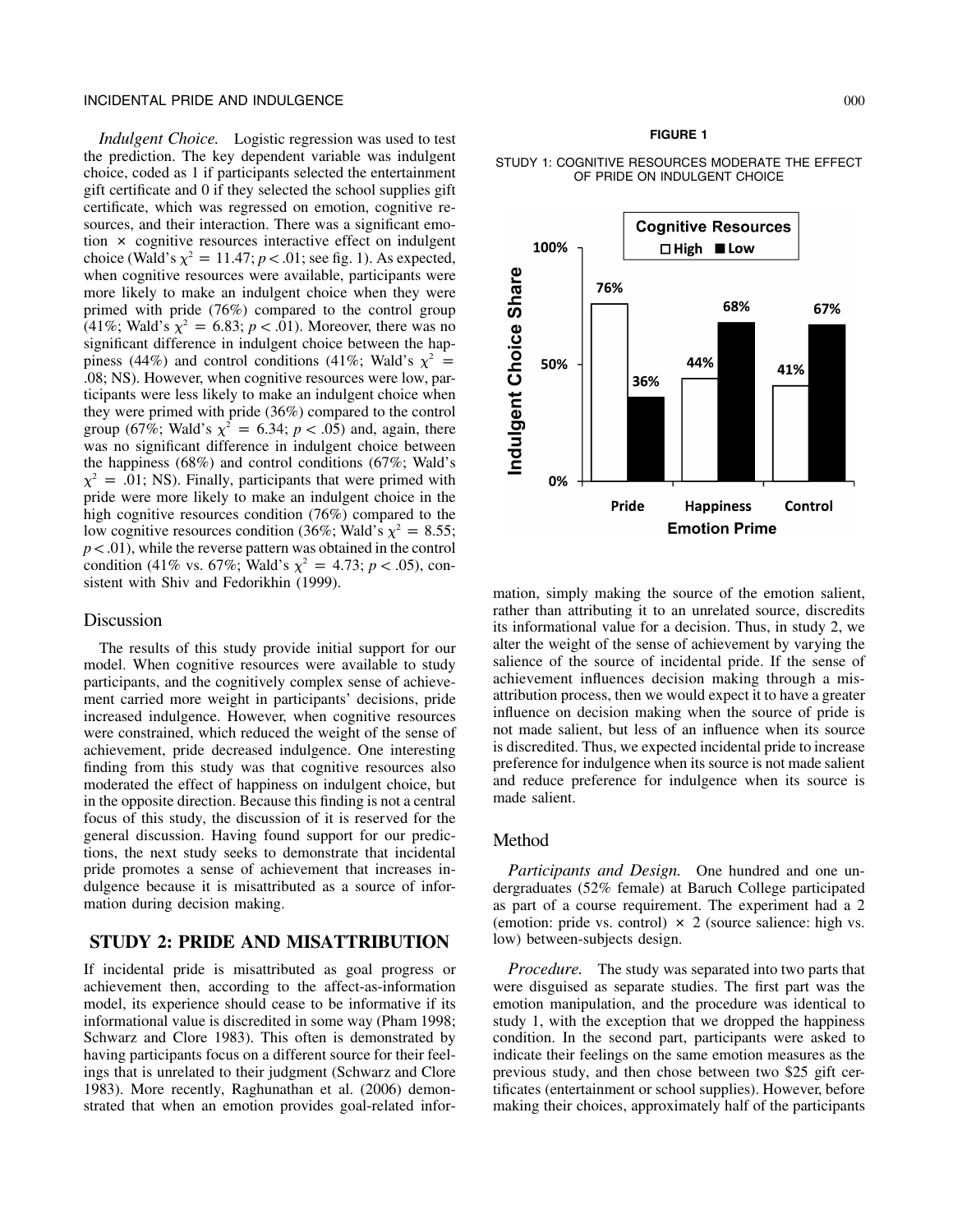were given a source salience manipulation (adopted from Raghunathan et al. 2006), in which they were asked to indicate on two 7-point scales (1 = not at all, 7 = very much) the extent to which their current feelings and emotional state were affected by the previous writing task (high source salience conditions). The remaining subjects were not administered the manipulation (low source salience conditions). Using the same procedure as in the previous study, after making their choice, all participants were asked to indicate whether they were currently trying to save money. Finally, the participants completed a manipulation check for the source salience manipulation and were asked to guess the true objectives of the study.

*Measures.* Choice of the entertainment gift certificate was recorded as a measure of indulgent choice. Involvement in the writing task ( $\alpha = .86$ ) and pride ( $\alpha = .85$ ) were measured on the same scales as in study 1. The manipulation check for source salience was measured on a 2-item scale ("I focused on the source of my feelings [emotional state] before making my decision";  $1 =$  strongly disagree, 7 = strongly agree;  $r = .86$ ).

# Results

*Manipulation Checks and Additional Measures.* There was no significant difference in involvement in the writing task between the pride and control conditions  $(M_{\text{pride}})$  $p = 4.71$ ;  $M_{\text{control}} = 4.29$ ;  $F(1, 97) = 1.96$ , NS). As expected, participants in the pride condition experienced significantly more pride than those in the control group ( $M_{\text{pride}} = 4.96$ ;  $M_{\text{control}} = 4.25$ ;  $F(1, 97) = 6.28$ ,  $p < .05$ ). Ninety-four percent of participants indicated that they had the goal of saving money. The source salience manipulation was validated using ANOVA with source salience and emotion as factors. As expected, the main effect for source salience was significant ( $M_{\text{high}} = 5.25$ ;  $M_{\text{low}} = 4.70$ ;  $F(1, 97) = 4.08$ ,  $p <$ .05) such that those in the high salience conditions focused on their feelings more than those in the low salience conditions. Neither the main effect of emotion nor the source salience by emotion interaction was significant. Two participants in the high source salience conditions correctly guessed that there was a relationship between the two parts of the study, so they were excluded from the analysis.

*Indulgent Choice.* Logistic regression was used to test our predictions. The key dependent variable was indulgent choice, coded as 1 if participants selected the entertainment gift certificate and 0 if they selected the school supplies gift certificate, which was regressed on emotion, source salience, and their interaction. There was a significant emotion  $\times$ source salience interactive effect on indulgent choice (Wald's  $\chi^2 = 8.17$ ;  $p < .01$ ; see fig. 2). As expected, when the source of pride was not made salient, participants were more likely to make an indulgent choice when they were primed with pride (80%) compared to the control group (52%; Wald's  $\chi^2$  = 4.32; *p* < .05). Consistent with our prediction, when the source of pride was made salient, participants were less

#### **FIGURE 2**

## STUDY 2: SOURCE SALIENCE MODERATES THE EFFECT OF PRIDE ON INDULGENT CHOICE



likely to make an indulgent choice when they were primed with pride  $(42%)$  compared to the control group  $(71\%;$ Wald's  $\chi^2 = 3.85$ ;  $p < .05$ ). Participants primed with pride were more likely to make an indulgent choice in the low source salience condition (80%) compared to the high source salience condition (42%; Wald's  $\chi^2 = 7.06$ ;  $p < .01$ ). In the control conditions, there was no significant difference in preference for indulgence in the low source salience condition (52%) compared to the high source salience condition (71%; Wald's  $\chi^2 = 1.86$ ; NS).

# Discussion

The results of the current study are consistent with our model, proposing that incidental pride is misattributed as goal progress or accomplishment. Based on this sense of achievement, respondents disengaged from their goal of saving money and indulged by choosing the entertainment gift certificate. However, this effect only occurred when the source of their pride was not made salient. As expected, when the source of their pride was salient, it reduced participants' preference for indulgence.

We have hypothesized that the impact of incidental pride on indulgent decisions depends on whether pride promotes a sense of achievement or self-awareness. The studies discussed thus far have found support for our theory by manipulating the degree to which incidental pride promotes a sense of achievement. In our next study, we seek to find more direct evidence for this process by testing whether the experience of incidental pride reduces respondents' efforts to achieve a salient goal, which would be consistent with our proposition that pride signals goal achievement.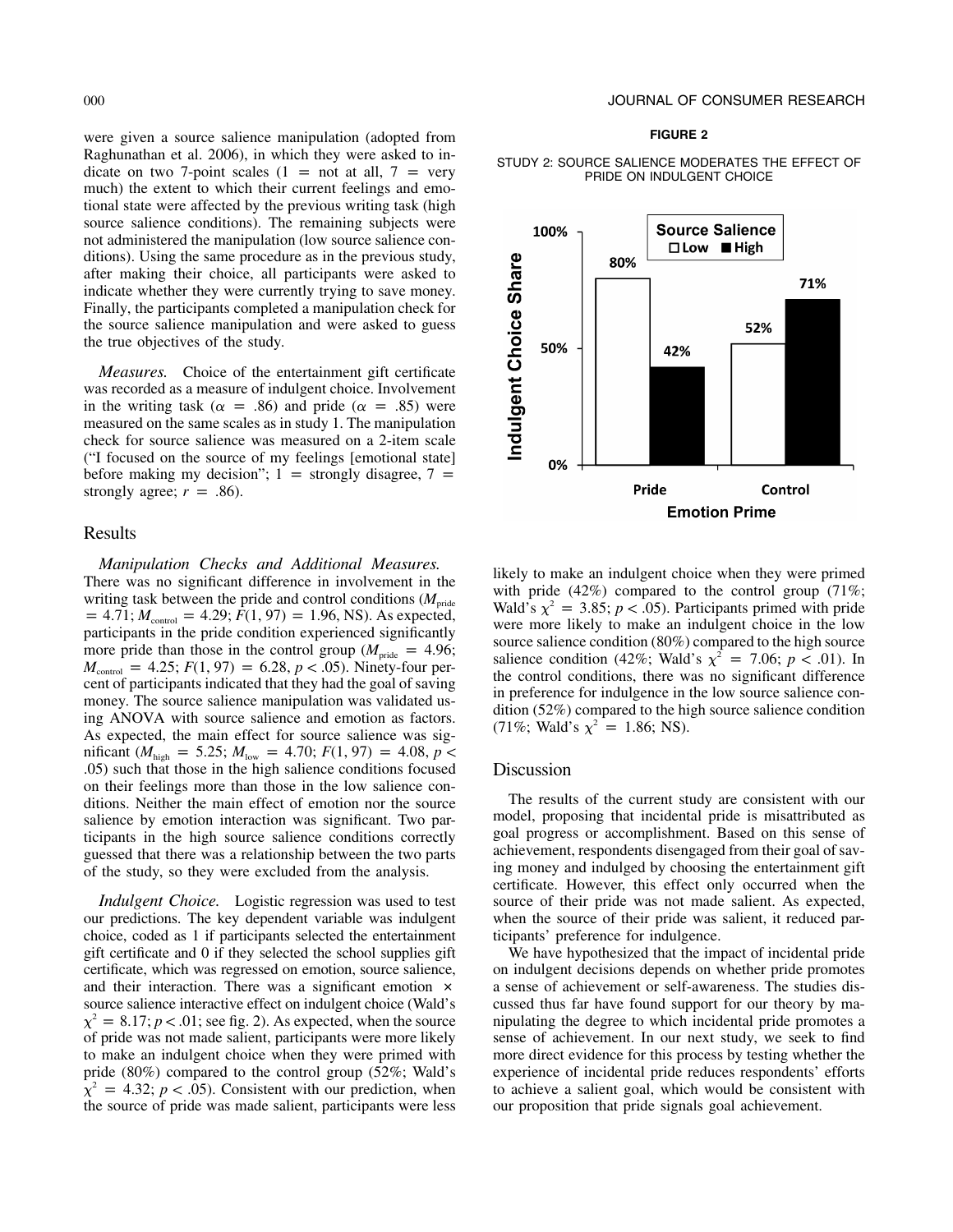# **STUDY 3: PRIDE AND DOMAIN RELEVANCE**

The primary purpose of study 3 was to demonstrate that pride promotes a sense of achievement, and hence increases indulgence, by reducing goal pursuit. This was accomplished by making a long-term goal salient prior to having individuals make two decisions: one that was related to the goal and one that was unrelated to the goal. If incidental pride is misattributed as having achieved salient long-term goals, then those primed with pride should show reduced effort toward the salient goal. This would, in turn, lead to greater indulgence in the choice that is related to the goal, since decreasing consumers' commitment to a long-term goal often reduces their ability to inhibit temptation (Fishbach et al. 2003). That is, we do not expect the related indulgent choice to spontaneously activate a competing long-term goal, since the goal has been fulfilled. For the decision that is unrelated to the salient goal, we expect the pride-induced sense of achievement to carry relatively less weight in the decision, since its experience has been attributed to a source that is unrelated to the decision (i.e., an unrelated goal). Thus, pride should reduce preference for indulgence when the decision is unrelated to the goal.

# Method

*Participants and Design.* Ninety-six undergraduates (51% female) at Baruch College participated. The experiment was a 2 (emotion: pride vs. control)  $\times$  2 (salient goal: being healthy vs. saving money)  $\times$  2 (choice domain: health vs. money) mixed design, with the first two factors betweensubject and the third factor within-subject.

*Procedure.* The study was separated into three parts disguised as three unrelated studies. The first part was the emotion manipulation and was identical to the one used in previous studies. Once they finished part one, participants were administered the second part, which served as a goal salience manipulation. Half of the participants were asked to read a statement that discussed how students are trying to live healthy lives (being healthy salient goal). The other half were given a statement describing how students are trying to save money (saving money salient goal). All participants then were asked to indicate how much effort they were putting forth toward the salient goal.

In the final part, participants were presented with two indulgent choices. For one choice, participants were instructed to imagine that they were deciding which side dish to have with their lunch entrée and were given a choice between french fries or salad (health domain; adopted from Wilcox et al. 2009), with french fries serving as the indulgent option in the decision. The other decision was a choice between two \$25 gift certificates: one for entertainment and one for school supplies (money domain). The presentation order of the decisions was counterbalanced. Thus, all participants made two choices: one in a domain related to the salient goal and one in an unrelated domain. Finally, participants indicated whether they currently had the goals of being healthy and saving money and were asked to guess the true objectives of the study.

*Measures.* Choice of french fries or the entertainment gift certificate was recorded as a measure of indulgent choice. Involvement in the writing task ( $\alpha = .87$ ) and pride  $(\alpha = .85)$  was measured on the same scales as in our prior studies. Effort toward the goal was measured by having participants indicate how much effort they were currently putting forth toward the salient goal (1 = not a lot, 7 = a lot) and how hard they were working toward the salient goal  $(1 =$  not a lot,  $7 =$  a lot). Responses to these questions were combined to form a goal effort index  $(r = .89)$ .

# Results

*Manipulation Checks and Additional Measures.* There was no significant difference in writing task involvement between the pride and control conditions  $(M_{\text{pride}} =$ 5.23;  $M_{\text{control}} = 5.04$ ;  $F(1, 94) = .54$ , NS). As expected, the pride condition experienced significantly more pride than those in the control group ( $M_{\text{pride}} = 5.46$ ;  $M_{\text{control}} = 4.81$ ;  $F(1, 94) = 8.45, p < .01$ ). Ninety-one percent of participants indicated that they had the goal of being healthy, and 99% of participants indicated that they had the goal of saving money. None of the participants guessed that there was a relationship among the three parts of the study.

*Indulgent Choice.* Logistic regression was used to test our prediction with indulgent choice as the key dependent variable, coded as 1 if participants selected the french fries or the entertainment gift certificate and 0 if they selected the salad or the school supplies gift certificate. Indulgent choice was regressed on emotion, salient goal, choice domain, choice domain order (included to account for the counterbalancing of choice scenarios), and their higher order interactions. The four-way interaction between emotion, salient goal, choice domain, and choice domain order was not significant (Wald's  $\chi^2 = 1.20$ ; NS). Other than the predicted emotion  $\times$  salient goal  $\times$  choice domain interactive effect on indulgent choice (Wald's  $\chi^2 = 17.44$ ;  $p < .001$ ), no other three-way interactions were significant.

As depicted in figure 3, when the being healthy goal was salient, participants were more likely to make an indulgent choice in the health domain when they were primed with pride (71%) compared to the control group (42%; Wald's  $\chi^2 = 4.01$ ; *p* < .05). However, they were less likely to make an indulgent choice in the money domain when they were primed with pride (25%) compared to the control group (58%; Wald's  $\chi^2 = 5.23$ ;  $p < .05$ ). Similarly, when the saving money goal was salient, participants were more likely to make an indulgent choice in a money domain when they were primed with pride (70%) compared to the control group (37%; Wald's  $\chi^2 = 5.15$ ;  $p < .05$ ), but they were less likely to make an indulgent choice in the health domain when they were primed with pride (21%) compared to the control group (50%; Wald's  $\chi^2 = 4.25$ ;  $p < .05$ ).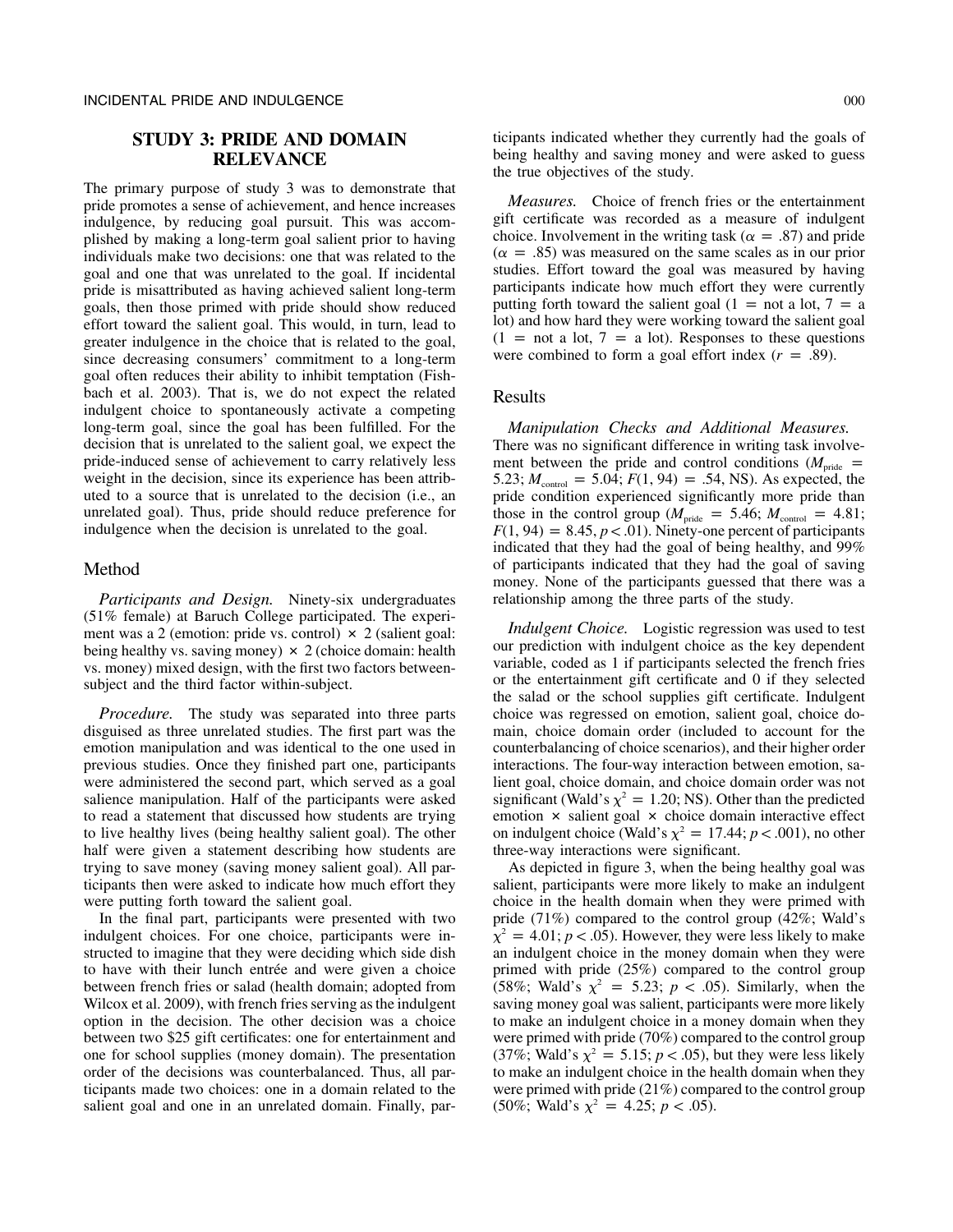# **FIGURE 3**

#### STUDY 3: CHOICE DOMAIN RELEVANCE MODERATES THE EFFECT OF PRIDE ON INDULGENT CHOICE



*Goal Effort.* We next analyzed how much effort participants were putting forth toward the salient goal, using ANOVA with goal effort as the dependent variable and emotion, salient goal, and their interaction as the factors. As expected, there was a significant main effect of emotion on goal effort ( $M_{\text{pride}} = 3.24$ ;  $M_{\text{control}} = 4.59$ ;  $F(1, 92) =$ 20.01,  $p < .001$ ), and the interaction was not significant  $(F(1, 92) = .47, NS)$ . Thus, regardless of the long-term goal, pride decreased effort toward the goal once it was made salient.

## 000 JOURNAL OF CONSUMER RESEARCH

*Mediation.* Our theory suggests that pride increases indulgence by reducing goal pursuit when the indulgence choice domain is related to the goal. To test this, we conducted a mediation analysis (Baron and Kenny 1986), to determine whether the effect of pride on indulgent choice is mediated by goal effort when the choice domains were related to the goal (i.e., being healthy goal/health domain, and saving money goal/money domain). The direct effect of emotion ( $0 =$  control and  $1 =$  pride) on indulgent choice was significant ( $\beta = .66$ ; Wald's  $\chi^2 = 9.13$ ;  $p < .01$ ). The indirect effect of emotion on goal effort was significant ( $\beta$  $= -0.68$ ; *t*(94)  $= -4.50$ ; *p* < .001). The indirect effect of goal effort on indulgent choice was significant ( $\beta = -.91$ ; Wald's  $\chi^2 = 21.49$ ;  $p < .001$ ). Finally, adding goal effort to the first model reveals that the direct effect of emotion on indulgent choice is no longer significant ( $\beta = .27$ ; Wald's  $\chi^2 = 1.13$ ; NS; Sobel  $z = 3.21$ ;  $p < .01$ ). To ensure that goal effort did not mediate choice in the unrelated domain conditions (i.e., saving money goal/health domain and being healthy goal/money domain), we conducted an additional mediation analysis and found that goal effort did not mediate the effect of emotion on indulgent choice for those decisions. Specifically, the direct effect of emotion  $(0 =$  control and 1 = pride) on indulgent choice was significant ( $\beta$  = -.69; Wald's  $\chi^2 = 9.44$ ;  $p < .01$ ), but the indirect effect of goal effort on indulgent choice was insignificant ( $\beta = .09$ ; Wald's  $\chi^2 = .44$ ; NS). Adding goal effort to the first model reveals that the direct effect of emotion on indulgent choice is still significant ( $\beta = -.77$ ; Wald's  $\chi^2 = 9.38$ ; *p* < .01).

# Discussion

The third study provides strong support for our hypothesis that incidental pride increases indulgence by promoting a sense of achievement. Specifically, when incidental pride was misattributed to a salient long-term goal, it reduced participants' effort toward that goal and increased preference for indulgence in subsequent decisions related to the goal. However, incidental pride reduced preference for indulgence when the choice domain was unrelated to the goal because the sense of achievement carried less weight in such decisions.

Three studies have now shown robust evidence that incidental pride increases indulgence by promoting a sense of achievement. In our final study, we seek support for the second process through which incidental pride can affect indulgence decisions. Specifically, we test whether incidental pride can also reduce indulgence by promoting selfawareness.

# **STUDY 4: INCREASING SELF-AWARENESS**

In the previous studies, we manipulated the degree to which pride promoted a sense of achievement. In study 4, we increase self-awareness to test whether higher levels of selfawareness due to incidental pride lead to less indulgent be-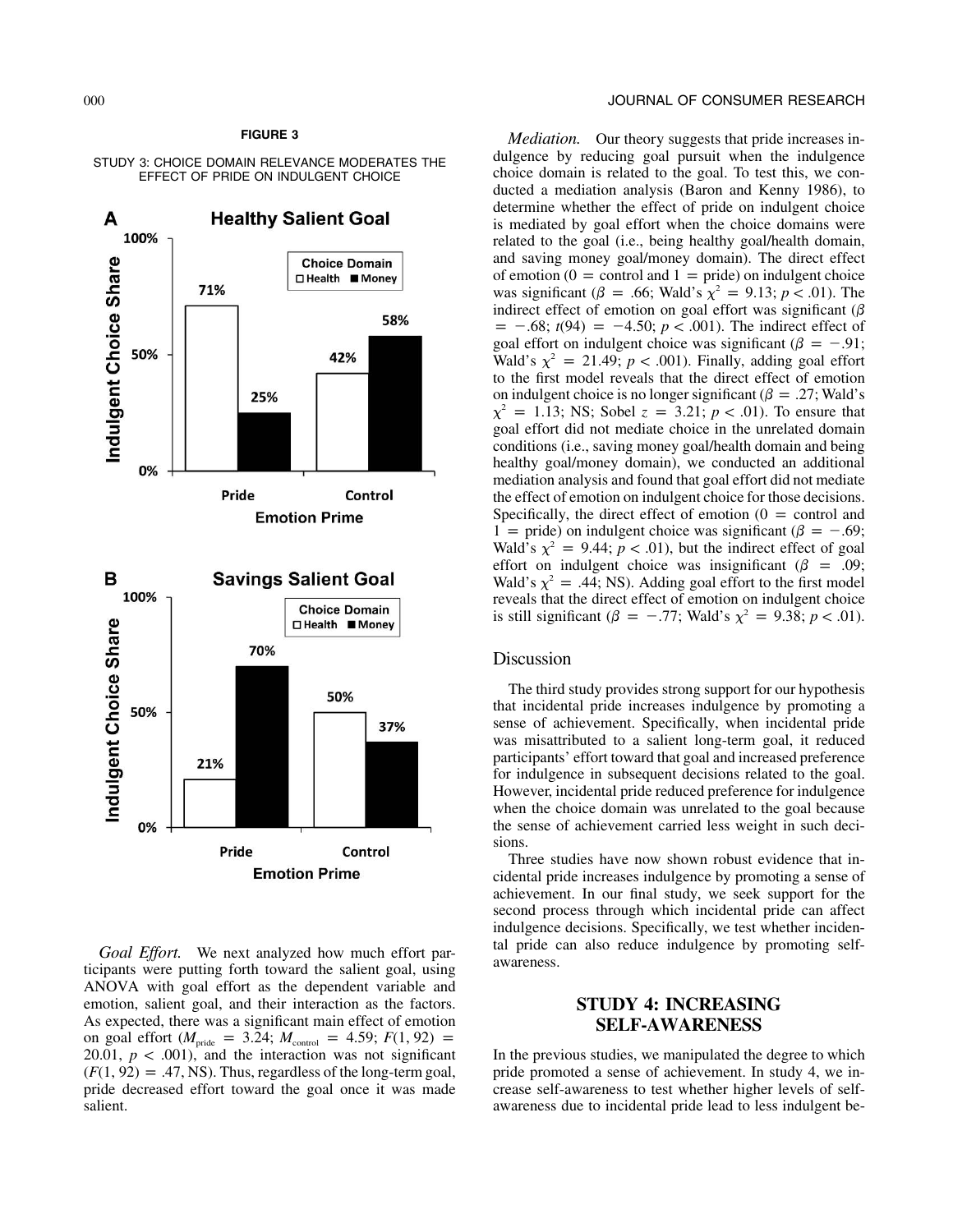## INCIDENTAL PRIDE AND INDULGENCE 000

havior. A standard way to increase self-awareness is to videotape respondents and project their image on a video monitor so that they can see themselves as they are performing a task (Duval and Silvia 2002; Duval et al. 1992). We used a subtler manipulation using a webcam that ostensibly recorded half of our participants while completing the study; however, participants could not see themselves projected on a video monitor, so as not to distract them and to provide a more conservative test of our theory. We expected that the webcam videotaping manipulation would increase self-awareness and reduce preference for indulgence for those who experienced incidental pride. For participants who were not videotaped, we expected pride to increase their preference for indulgence, compared to a control condition. That is, we expected to replicate the results of the previous studies, this time by increasing the relative weight of self-awareness during decision making, while holding participants' sense of achievement constant.

### Method

*Participants and Design.* One hundred undergraduates (52% female) at Baruch College participated. The experiment was a 2 (emotion: pride vs. control)  $\times$  2 (selfawareness: high vs. low) between-subjects design.

*Procedure.* Upon their arrival to the behavioral lab, participants were randomly assigned to one of two rooms based on self-awareness conditions. Those in the high selfawareness conditions were seated in front of a computer that had a webcam (with a visible power indicator light) set up next to the computer screen, which were adjusted to face each participant. Those in the low self-awareness conditions were seated in front of computers that did not have webcams set up next to the screens. The study was separated into two supposedly unrelated parts. The first part was the emotion manipulation, which was identical to the one used in previous studies. Once they finished part 1, participants were administered the second part, which was the indulgent choice. To rule out the possibility that our previous results were due to administering the emotion manipulation check prior to choice, we did not administer an emotion manipulation check in this study. Participants in the high selfawareness conditions were instructed that they would be making a number of different decisions. While they were making their decisions, they would be videotaped, so they were to remain in their seats until the study was over. Participants in the low self-awareness were told only that they would be making a number of different decisions. All participants were then asked to make a choice between french fries and salad as a side dish with their lunch entrée. After making their decision, participants then indicated how much effort they were putting forth toward the goal of being healthy. This measure was included to demonstrate that pride reduces goal pursuit when it promotes a sense of achievement (i.e., when not being videotaped) but increases motivation when it promotes self-awareness (i.e., when being videotaped). Finally, they completed a manipulation check for the videotaping manipulation.

*Measures.* Choice of french fries was recorded as a measure of indulgent choice. Involvement in the writing task was measured on the same scales as previous studies ( $\alpha =$ .85). Effort toward the goal of being healthy (goal effort) was measured using the same 2-item scale as the previous study  $(r = .92)$ . As a manipulation check for the videotaping manipulation, participants indicated whether they agreed or disagreed that they were being videotaped  $(1 -$  disagree,  $7 = \text{agree}$ ).

# Results

*Manipulation Check and Additional Measures.* There was no significant difference in writing task involvement between the pride and control conditions ( $M_{\text{pride}}$  = 4.49;  $M_{\text{control}} = 4.36$ ;  $F(1, 98) = .19$ , NS). An ANOVA with emotion, self-awareness, and their interaction revealed that participants were more likely to agree they were being videotaped in the high self-awareness condition compared to the low self-awareness condition ( $M_{\text{high}} = 5.92$ ;  $M_{\text{low}} =$ 3.34;  $F(1, 96) = 55.84$ ,  $p < .001$ ). The emotion by selfawareness interaction was not significant  $(F(1, 96) = .44,$ NS).

*Indulgent Choice.* Logistic regression was used to test our predictions. The key dependent variable was indulgent choice, coded as 1 if participants selected the french fries and 0 if they selected the salad, which was regressed on emotion, self-awareness, and their interaction. There was a significant emotion  $\times$  self-awareness interactive effect on indulgent choice (Wald's  $\chi^2 = 9.55$ ;  $p < .01$ ; see fig. 4). As expected, when participants were not videotaped, they

#### **FIGURE 4**

STUDY 4: SELF-AWARENESS MODERATES THE EFFECT OF PRIDE ON INDULGENT CHOICE

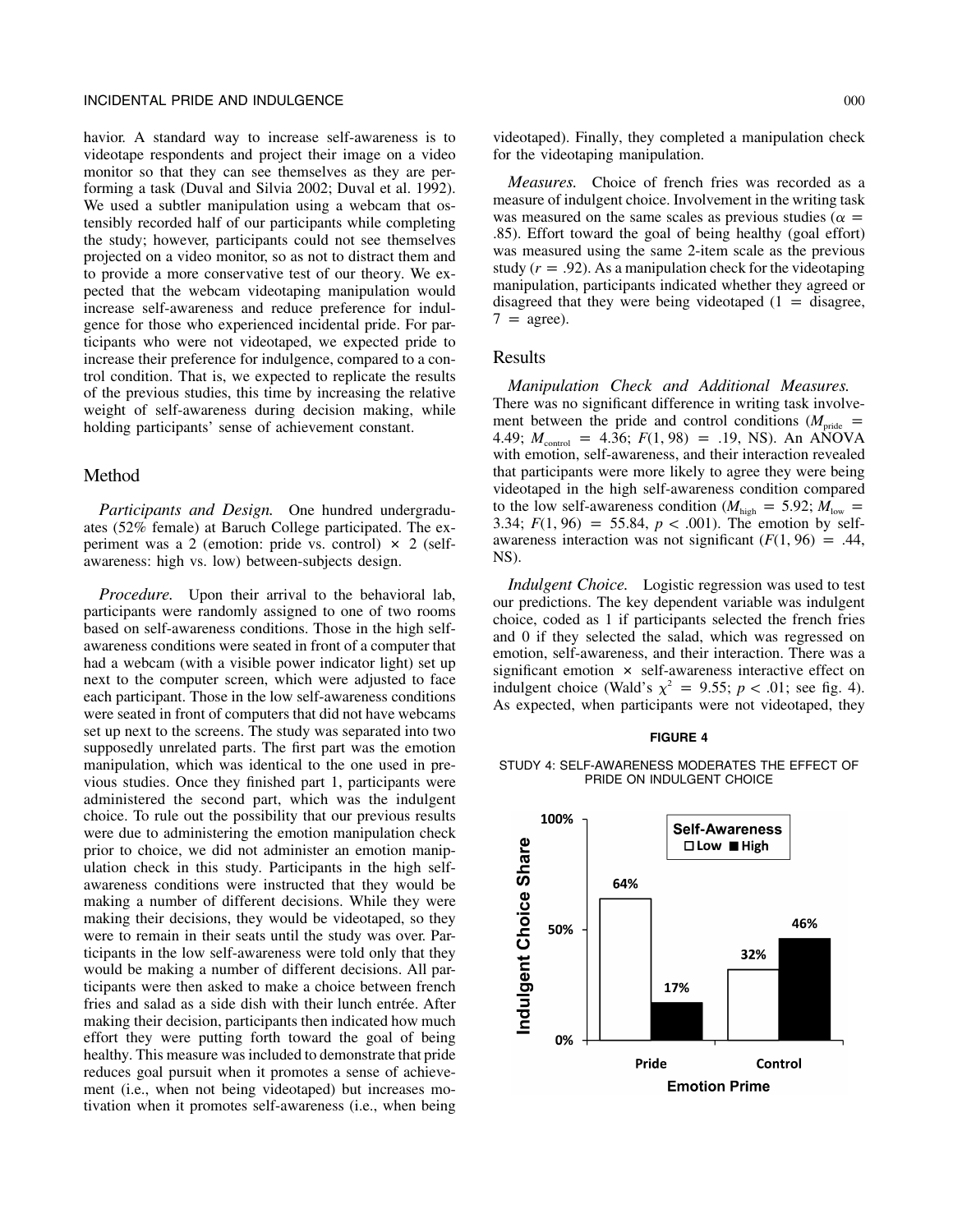were more likely to make an indulgent choice when they were primed with pride (64%) compared to the control group (32%; Wald's  $\chi^2 = 4.94$ ;  $p < .05$ ). These results replicate those of the previous studies. However, and consistent with our prediction, when participants were made more selfaware by being videotaped, they were less likely to make an indulgent choice when they were primed with pride (17%) compared to the control group (46%; Wald's  $\chi^2$  = 4.66;  $p < .05$ ). Participants primed with pride were more likely to make an indulgent choice in the low self-awareness condition (64%) compared to the high self-awareness condition (17%; Wald's  $\chi^2 = 10.08$ ;  $p < .01$ ). In the control conditions, there was no significant difference in preference for indulgence in the low self-awareness condition (32%) compared to the high self-awareness condition (46%; Wald's  $\chi^2 = 1.06$ ; NS).

*Goal Effort.* Because we manipulated both pride and self-awareness prior to measuring goal effort, we expected the effect of pride on goal effort to be contingent on selfawareness. Thus, we analyzed goal effort using ANOVA with emotion, self-awareness, and their interaction as the factors. The emotion by self-awareness interaction was significant  $(F(1, 96) = 11.75, p = .001)$ . Consistent with the study 3 findings, when participants were not videotaped and the attribution of achievement carried more weight in their decision, pride reduced effort toward the goal of being healthy ( $M_{\text{pride}} = 3.66$ ;  $M_{\text{control}} = 4.78$ ;  $F(1, 96) = 5.69$ ,  $p < .05$ ). However, as expected, when participants believed they were being videotaped, pride increased effort toward the goal of being healthy ( $M_{\text{pride}} = 5.54$ ;  $M_{\text{control}} = 4.39$ ;  $F(1, 96) = 6.06, p < .05$ .

*Mediation.* To examine whether the interactive effect of emotion and self-awareness on indulgent choice is mediated by goal effort, we conducted a test for mediated moderation using the three models suggested by Muller, Judd, and Yzerbyt (2005). The first model is the previously discussed indulgent choice analysis, which establishes the interactive effect of emotion and self-awareness on indulgent choice ( $\beta = -2.78$ ; Wald's  $\chi^2 = 9.55$ ; *p* < .01). The second model is a regression analysis with goal effort as the dependent variable and emotion, self-awareness, and their interaction as the independent variables, which demonstrates a significant emotion by self-awareness interaction on goal effort  $(\beta = 2.28; t(96) = 3.43; p = .001)$ . The third model adds goal effort and the interaction between goal effort and self-awareness as independent predictors to the first model. There was a significant simple effect of goal effort on preference ( $\beta = -1.18$ ; Wald's  $\chi^2 = 12.23$ ;  $p < .001$ ), and the emotion by self-awareness interaction was reduced from  $\beta$  $= -2.78$  (see above) to  $\beta = -1.59$  (Wald's  $\chi^2 = 2.02$ ; NS). This pattern of results supports goal effort as a mediator of the emotion by self-awareness interactive effect on indulgent choice.

# Discussion

Our final study provides support for our proposition that pride may reduce indulgent choice by promoting self-awareness in consumers. Specifically, consistent with previous studies, those primed with pride made more indulgent choices when they were not made self-aware compared to those in a control condition. Once we increased self-awareness through a videotaping manipulation, those primed with pride actually made less indulgent choices, compared to participants who were not primed with pride. In addition, we find that increasing self-awareness increased goal pursuit for those who experienced pride and demonstrated that effort toward the goal mediated the effect of pride on indulgent choice.

# **GENERAL DISCUSSION**

This article contributes to our understanding of how incidental pride influences consumers' long-term goal pursuit and their preference for indulgent options that undermine such goals. In a series of studies, we demonstrated that incidental pride increases indulgent behavior when its experience promotes a sense of achievement but decreases indulgent behavior when its experience promotes self-awareness. In addition, we demonstrated that the influence of pride on indulgent choice was unique and that happiness, another positive emotion, did not lead to the same pattern of indulgence.

# Implications

Theoretically, this research advances our understanding of the process through which emotions influence consumer goal pursuit. Previous research has demonstrated that nonconsciously priming emotional concepts can cue automatic behavior that is consistent with the pursuit of long-term goals (Eyal and Fishbach 2009; Zemack-Rugar et al. 2007). This current research demonstrates that emotions serve not only as behavioral cues but also as signals of goal progress that affect consumers' goal pursuit. In addition, this research extends our understanding of how emotions influence consumer decision making. Previous research has demonstrated that emotions can influence consumer choice, but much of the literature has either taken a valence-based approach (Qiu and Yeung 2008) or examined how distinct negative emotions influence consumer choice (Raghunathan et al. 2006). In study 1, however, we demonstrate that distinct positive emotions can have different effects on consumer choice.

In addition, our findings are consistent with previous research that has examined the effect of pride on motivation. In a series of studies, Williams and Desteno (2008) find that telling people that they have just done well at a challenging task increases feelings of pride and leads to greater perseverance in subsequent tasks that are related to the source of pride. This suggests that when the experience of pride is linked to a specific goal (e.g., doing well at a task) that is incomplete, the attribution of achievement may have less of an influence on behavior, since people are likely to perceive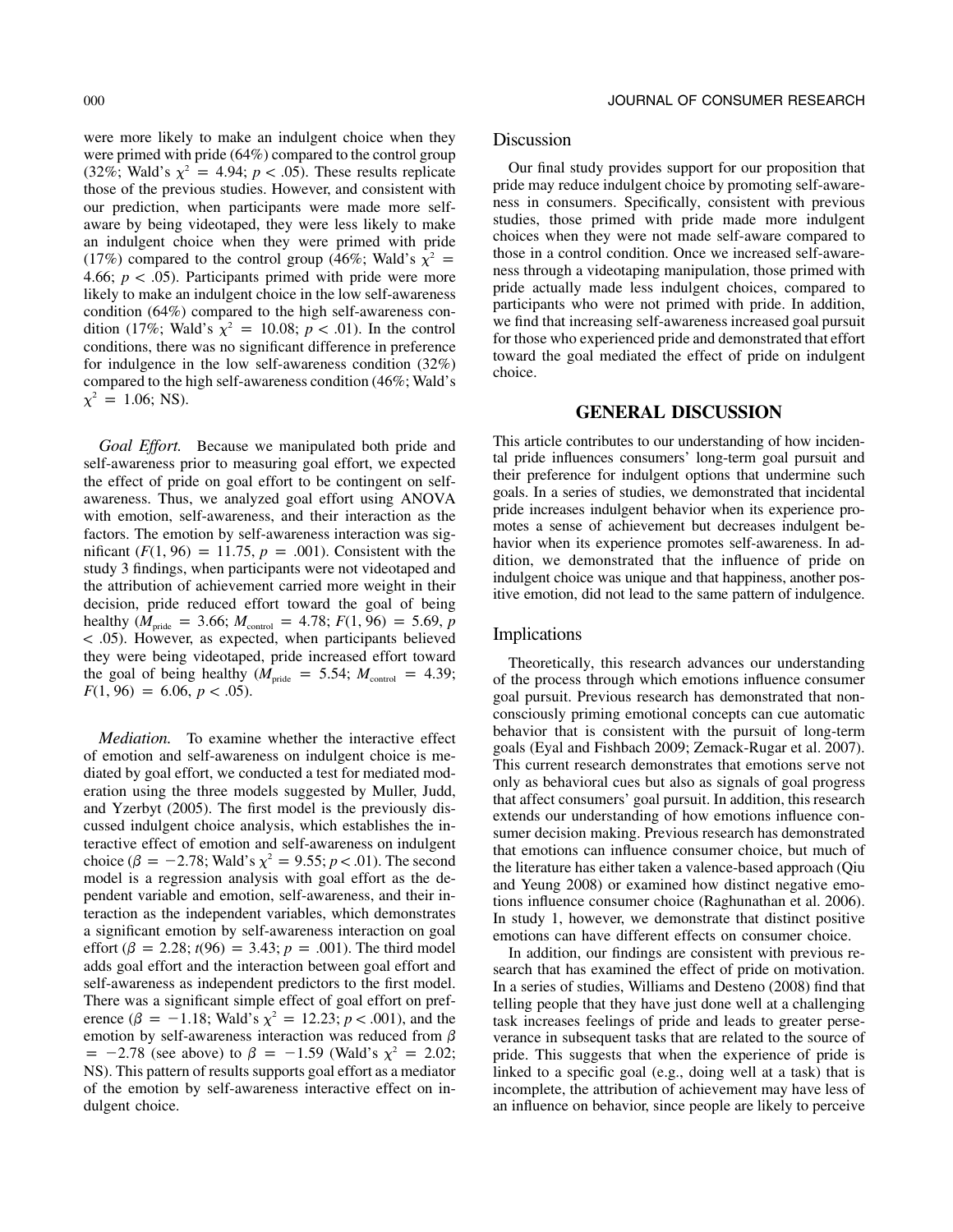that the goal has not been accomplished. Our theory is consistent with their findings; it suggests that in such situations, pride increases effort by promoting self-awareness.

This research also complements recent research on licensing effects in consumer choice, which demonstrate that acting consistently with personal goals increases consumers' preference for indulgence in subsequent unrelated decisions. For instance, Khan and Dhar (2006) find that giving people the opportunity to be altruistic licenses them to be indulgent in unrelated purchasing decisions. Similarly, Mukhopadhyay and Johar (2009) demonstrate that avoiding an impulse purchase often leads consumers to reward themselves by subsequently choosing indulgences. Finally, Kivetz and Zheng (2006) find that consumers who focus on their hard work in a previous task experience a sense of entitlement that justifies indulgence in unrelated decisions. Although this literature has not examined the role of emotions in licensing effects, it is possible that the many licensing tasks (e.g., donating to charity) result in momentary experiences of pride. Thus, incidental pride offers one explanation for why licensing tasks increase indulgence even in decisions that are unrelated to the task.

Furthermore, the first study demonstrated that cognitive resources moderated the influence of happiness on indulgent choice. Although this finding was not central to the investigation of pride, it is still interesting because it provides additional support for recent research on happiness and indulgent consumption. In a recent study, Garg, Wansink, and Jinman (2007) found that people in happy moods consumed less of an indulgent product (i.e., buttered popcorn) compared to those in neutral moods, unless nutritional information was present. The authors argue that people in happy moods engage in mood regulation to maintain their positive affective state, so they avoid indulgence. However, reminding people in neutral moods of the consequences of indulgence (via nutritional information) reduces their indulgence and brings it to levels found for those in happy moods. These findings explain not only why participants in study 1 were less indulgent in the happiness condition compared to those that experienced pride when cognitive resources were available, but also why there was no difference between the happiness and control conditions. Specifically, because individuals were faced with a choice between an indulgent option and a virtuous option, the presence of the virtue is likely to have reminded those in the control group of the consequences of indulgence (Okada 2005).

It is important to note that mood regulation requires the ability to assess one's current and future feelings and focus on any differences between the two states during decision making (Andrade 2005), which is a process that requires cognitive resources. Consistent with this theory, study 1 showed that cognitive constraints interrupted people's ability to engage in mood regulation when they were in a happy mood, which increased their likelihood of making an indulgent choice compared to when cognitive resources were not constrained. These findings are also consistent with recent research investigating whether elevated levels of arousal constrain cognitive resources and impair consumers' ability to engage in mood regulation (Fedorikhin and Patrick 2010).

This study also has important managerial implications. Managers have long recognized that emotions are an important component of their marketing mix because of their potential to increase attention to product advertisements (Labroo and Ramanathan 2007), influence product evaluations (Pham 1998), and even facilitate brand extensions (Yeung and Wyer 2005). However, this research traditionally has taken a valence-based approach to examining emotions in marketing mix decisions and has not considered whether some emotions may be more important than others for specific products. Our research suggests that managers of both indulgent products (e.g., luxury and entertainment products) and, perhaps more important, those who help people reach their long-term objectives (e.g., weight-loss solutions and retirement planning services) may want to consider ways to evoke pride through their marketing communications. However, our research also suggests that marketers must use caution if they incorporate pride into their communications mix and should consider the contextual factors present during message processing.

# Limitations and Future Research

Many of the limitations of this research stem from the experimental context used to test our theory. For example, all of the studies involved student participants. There is little reason to believe, however, that students' choices will differ significantly from other populations. Another potential limitation is that participants in these studies were asked to make hypothetical, rather than actual, choices. Though it is possible that actual choices would produce a different pattern of results, it also is possible that such decisions could magnify the level of decision conflict, which might increase the extent to which individuals focus on their long-term goals and, thus, magnify the influence of pride on indulgent choice. Nevertheless, the external validity of our findings hinges on replications based on actual choices across diverse populations.

This research points to a number of interesting directions for future studies. Recent research suggests that pride may not be one construct and that it may more appropriately be viewed as two distinct emotions: hubristic (or alpha) pride and authentic (or beta) pride (Tracy and Robins 2007). Both forms of pride are elicited as a result of an achievement, but they differ in terms of their causal attribution—hubristic pride is attributed to internal, stable, uncontrollable causes ("I did well because of who I am"), whereas authentic pride is attributed to internal, unstable, controllable causes ("I did well because I worked hard"). This current research does not distinguish between these different forms of pride because participants were asked to write about an achievement but were not asked to attribute the experience to controllable or uncontrollable causes. Future research should examine whether hubristic pride and authentic pride have different effects on consumer decision making.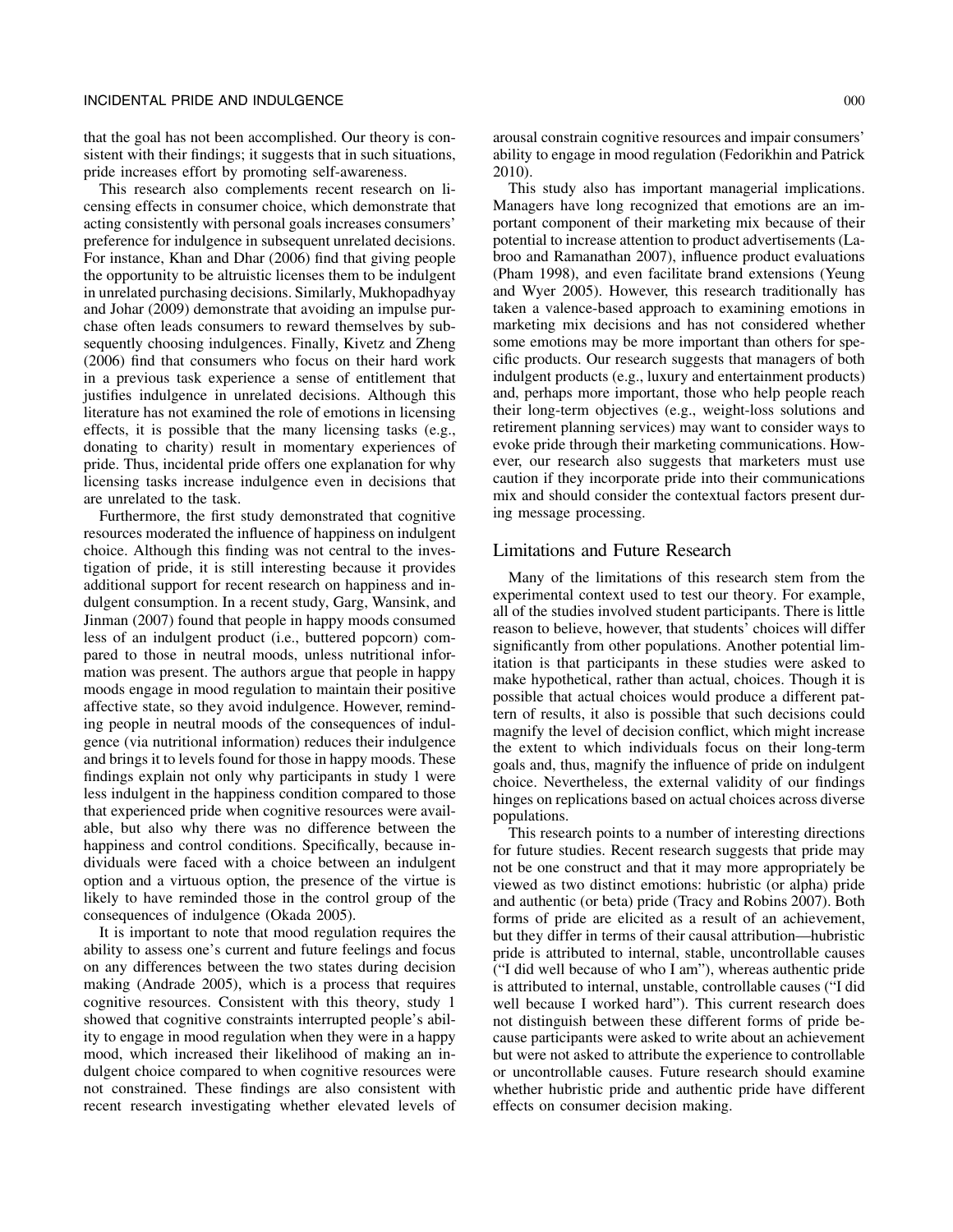Finally, our focus was limited to the positive self-conscious emotion of pride. While a significant amount of consumer research has been devoted to the influence of guilt on consumer behavior, there are other negative self-conscious emotions that have been largely unexplored, such as embarrassment and shame. Future research investigating how these emotions influence consumer decision making would allow for the development of a more general framework for understanding how self-conscious emotions influence consumer behavior.

# **REFERENCES**

- Andrade, Eduardo B. (2005), "Behavioral Consequences of Affect: Combining Evaluative and Regulatory Mechanisms," *Journal of Consumer Research*, 32 (3), 355–62.
- Baron, Reuben M. and David A. Kenny (1986), "The Moderator Mediator Variable Distinction in Social Psychological Research: Conceptual, Strategic, and Statistical Considerations," *Journal of Personality and Social Psychology*, 51 (December), 1173–82.
- Beaman, Arthur L., Bonnel Klentz, Edward Diener, and Soren Svanum (1979), "Self-Awareness and Transgression in Children: Two Field Studies," *Journal of Personality and Social Psychology*, 37 (10), 1835–46.
- Beer, Jennifer S. and Dacher Keltner (2004), "What Is Unique about Self-Conscious Emotions?" *Psychological Inquiry*, 15 (2), 126–29.
- Bosmans, Anick and Hans Baumgartner (2005), "Goal-Relevant Emotional Information: When Extraneous Affect Leads to Persuasion and When It Does Not," *Journal of Consumer Research*, 32 (3), 424–34.
- Bushman, Brad J. and Roy F. Baumeister (1998), "Threatened Egotism, Narcissism, Self-Esteem, and Direct and Displaced Aggression: Does Self-Love or Self-Hate Lead to Violence?" *Journal of Personality and Social Psychology*, 75 (1), 219–29.
- Carver, Charles S. and Michael F. Scheier (1981), *Attention and Self-Regulation: A Control-Theory Approach to Human Behavior*, New York: Springer.
- Diener, Edward and Mark Wallbom (1976), "Effects of Self-Awareness on Antinormative Behavior," *Journal of Research in Personality*, 10 (1), 111–97.
- Drolet, Aimee and Mary Frances Luce (2004), "The Rationalizing Effects of Cognitive Load on Emotion-Based Trade-Off Avoidance," *Journal of Consumer Research*, 31 (1), 63–77.
- Duval, Shelley and Robert A. Wicklund (1972), *A Theory of Objective Self-Awareness*, New York: Academic.
- Duval, T. Shelley, Virginia H. Duval, and John-Paul Mulilis (1992), "Effects of Self-Focus, Discrepancy between Self and Standard, and Outcome Expectancy Favorability on the Tendency to Match Self to Standard or to Withdraw," *Journal of Personality and Social Psychology*, 62 (2), 340–48.
- Duval, Thomas Shelley and Paul J. Silvia (2002), "Self-Awareness, Probability of Improvement, and the Self-Serving Bias," *Journal of Personality and Social Psychology*, 82 (1), 49–61.
- Elfhag, Kristina and Lesley C. Morey (2008), "Personality Traits and Eating Behavior in the Obese: Poor Self-Control in Emotional and External Eating but Personality Assets in Restrained Eating," *Eating Behaviors*, 9 (3), 285–93.
- Eyal, Tal and Ayelet Fishbach (2009), "Two Affective Systems in Self-Control Conflicts," working paper, Ben Gurion University.
- Fedorikhin, Sasha and Vanessa M. Patrick (2010), "Positive Mood and Resistance to Temptation: The Interfering Influence of Elevated Arousal," *Journal of Consumer Research*, 37 (December), 698–711.
- Fishbach, Ayelet and Ravi Dhar (2005), "Goals as Excuses or Guides: The Liberating Effect of Perceived Goal Progress on Choice," *Journal of Consumer Research*, 32 (3), 370–77.
- Fishbach, Ayelet, Ronald S. Friedman, and Arie W. Kruglanski (2003), "Leading Us Not Unto Temptation: Momentary Allurements Elicit Overriding Goal Activation," *Journal of Personality and Social Psychology*, 84 (2), 296–309.
- Fishbach, Ayelet and Ying Zhang (2008), "Together or Apart: When Goals and Temptations Complement versus Compete," *Journal of Personality and Social Psychology*, 94 (4), 547–59.
- Fredrickson, Barbara L. (2001), "The Role of Positive Emotions in Positive Psychology: The Broaden-and-Build Theory of Positive Emotions," *American Psychologist*, 56 (3), 218–26.
- Garg, Nitika, Brian Wansink, and Jeffrey J. Inman (2007), "The Influence of Incidental Affect on Consumers' Food Intake," *Journal of Marketing*, 71 (1), 194–206.
- Giner-Sorolla, Roger (2001), "Guilty Pleasures and Grim Necessities: Affective Attitudes in Dilemmas of Self-Control," *Journal of Personality and Social Psychology*, 80 (2), 206–21.
- Goukens, Caroline, Siegfried Dewitte, and Luk Warlop (2009), "Me, Myself, and My Choices: The Influence of Private Self-Awareness on Choice," *Journal of Marketing Research*, 46 (5), 682–92.
- Hart, Daniel and Kyle M. Matsuba (2007), "The Development of Pride and Moral Life," in *The Self-Conscious Emotions: Theory and Research*, ed. Jessica L. Tracy, Richard W. Robins, and June Price Tangney, New York: Guilford, 114–33.
- Hull, Jay G., Laurie B. Slone, Karen B. Meteyer, and Amanda R. Matthews (2002), "The Nonconsciousness of Self-Consciousness," *Journal of Personality and Social Psychology*, 83 (2), 406–24.
- Khan, Uzma and Ravi Dhar (2006), "Licensing Effect in Consumer Choice," *Journal of Marketing Research*, 43 (May), 259–66.
- Kivetz, Ran and Yuhuang Zheng (2006), "Determinants of Justification and Self-Control," *Journal of Experimental Psychology: General*, 135 (4), 572–87.
- Labroo, Aparna A. and Suresh Ramanathan (2007), "The Influence of Experience and Sequence of Conflicting Emotions on Ad Attitudes," *Journal of Consumer Research*, 33 (4), 523–28.
- Louro, Maria J., Rik Pieters, and Marcel Zeelenberg (2005), "Negative Returns on Positive Emotions: The Influence of Pride and Self-Regulatory Goals on Repurchase Decisions," *Journal of Consumer Research*, 31 (4), 833–40.
- MacInnis, Deborah J. and Vanessa M. Patrick (2006), "Spotlight on Affect: Affect and Affective Forecasting in Impulse Control," *Journal of Consumer Psychology*, 16 (3), 224–31.
- Mukhopadhyay, Anirban and Gita Venkataramani Johar (2007), "Tempted or Not? The Effect of Recent Purchase History on Responses to Affective Advertising," *Journal of Consumer Research*, 33 (4), 445–53.
- (2009), "Indulgence as Self Reward for Prior Shopping Restraint," *Journal of Consumer Psychology*, 19 (3), 334–45.
- Muller, Dominique, Charles M. Judd, and Vincent Y. Yzerbyt (2005), "When Moderation Is Mediated and Mediation Is Moderated," *Journal of Personality and Social Psychology*, 89 (6), 852–63.
- Okada, Erica Mina (2005), "Justification Effects on Consumer Choice of Hedonic and Utilitarian Goods," *Journal of Marketing Research*, 42 (1), 43–53.
- Patrick, Vanessa M., HaeEun Helen Chun, and Deborah J. MacInnis